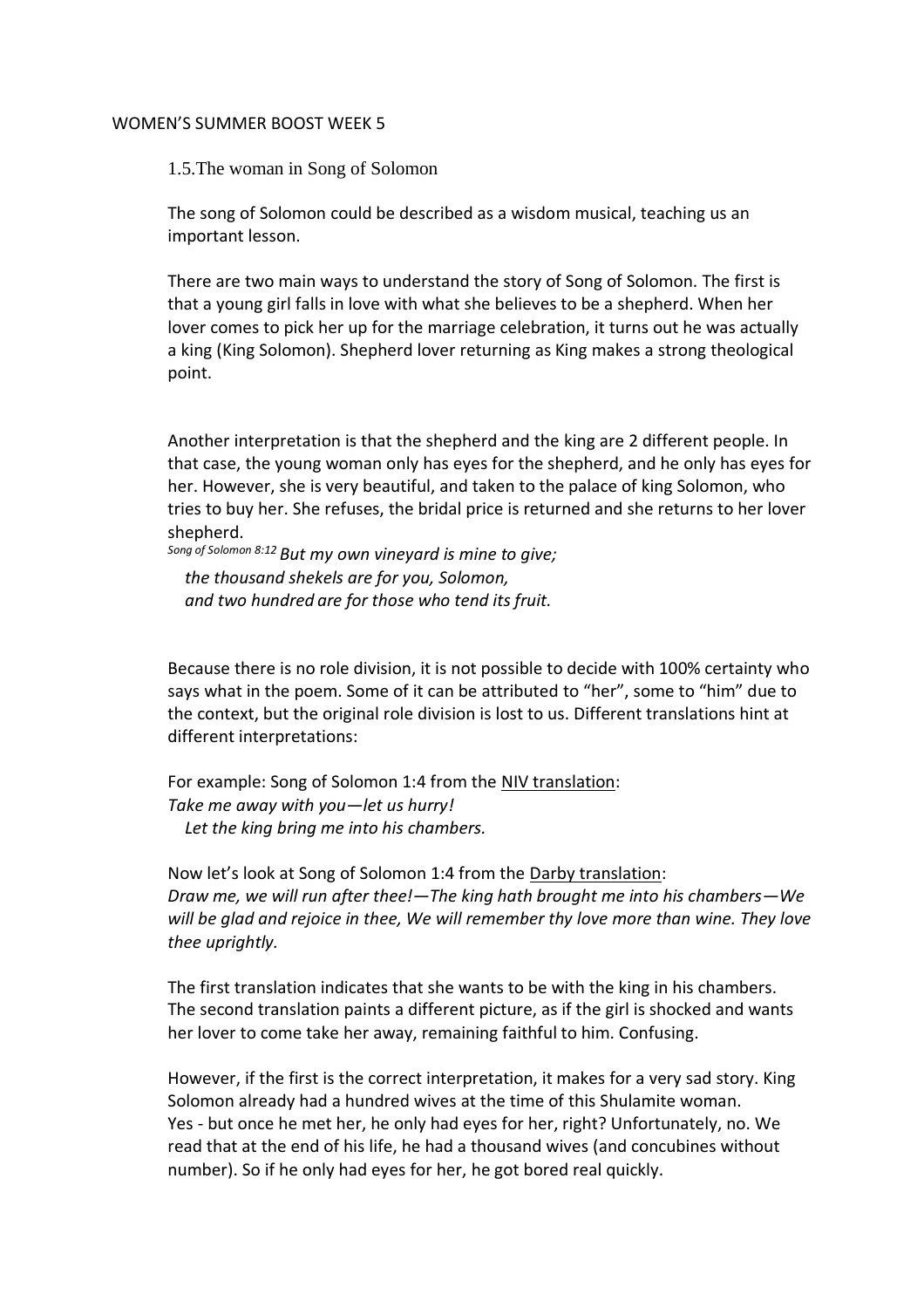If the second scenario is the truth, we see a woman passionately and faithfully loving wholeheartedly. When presented with the riches of the palace, this girl remains loyal to the lover she gave her heart to, and can't be bought.

This woman is fictional, there is no other reason to include her in the Bible than for the lessons she teaches us. Primarily, these lessons are about sexual desire and love, and they set an example of how God sees it as "very good". Her extravagant, wholehearted, single focused love are what should inspire us, and the fact that she focuses her strength on doing things God's way.

But There is another layer to this, and that is that God wants to be loved this way by us. Not the sexual part. That is a specific guidance for godly couples (and a cure for those repressing their desires or wishing them away, and a bundle of wisdom on choosing the right partner and not looking at outward appearances). But He clearly describes how He wants to be loved.

When Jesus was asked what was the most important rule of the whole law, we read: *Mat 22:37 Jesus replied: "'Love the Lord your God with all your heart and with all your soul and with all your mind.'<sup>38</sup> This is the first and greatest commandment.*

In the much-ness of the Law, and the overwhelming amount of advice just coming out of the book of Proverbs, how do we express our love towards God? The Song of Solomon woman reminds us of the joy of loving extravagantly. The Bible calls this "the love we had at first". It is very precious to God, and He never wants us to lose it.

The letter to the church of Ephesus in revelations 2 describes a church that is in just about every way doing great:

Revelation 2:1 "*To the angel[\[a\]](https://www.biblegateway.com/passage/?search=Revelation%202&version=NIV#fen-NIV-30719a) of the church in Ephesus write:*

*These are the words of him who holds the seven stars in his right hand and walks among the seven golden lampstands. <sup>2</sup> I know your deeds, your hard work and your perseverance. I know that you cannot tolerate wicked people, that you have tested those who claim to be apostles but are not, and have found them false. <sup>3</sup> You have persevered and have endured hardships for my name, and have not grown weary.*

This sounds like a devoted Church, loyal to God. There is little wrong that can be said about it, right? Wrong. God loves first love. God loves when we love with passion. And so we read as the letter continues:

*<sup>4</sup> Yet I hold this against you: You have forsaken the love you had at first. <sup>5</sup> Consider how far you have fallen! Repent and do the things you did at first. If you do not repent, I will come to you and remove your lampstand from its place.*

That is how much it matters to God!

Consider the difference: imagine trying this part on love below from a postion of dry self-discipline only.

*1 Corinthians 13:4 Love is patient, love is kind. It does not envy, it does not boast, it is not proud. <sup>5</sup> It does not dishonor others, it is not self-seeking, it is not easily angered, it*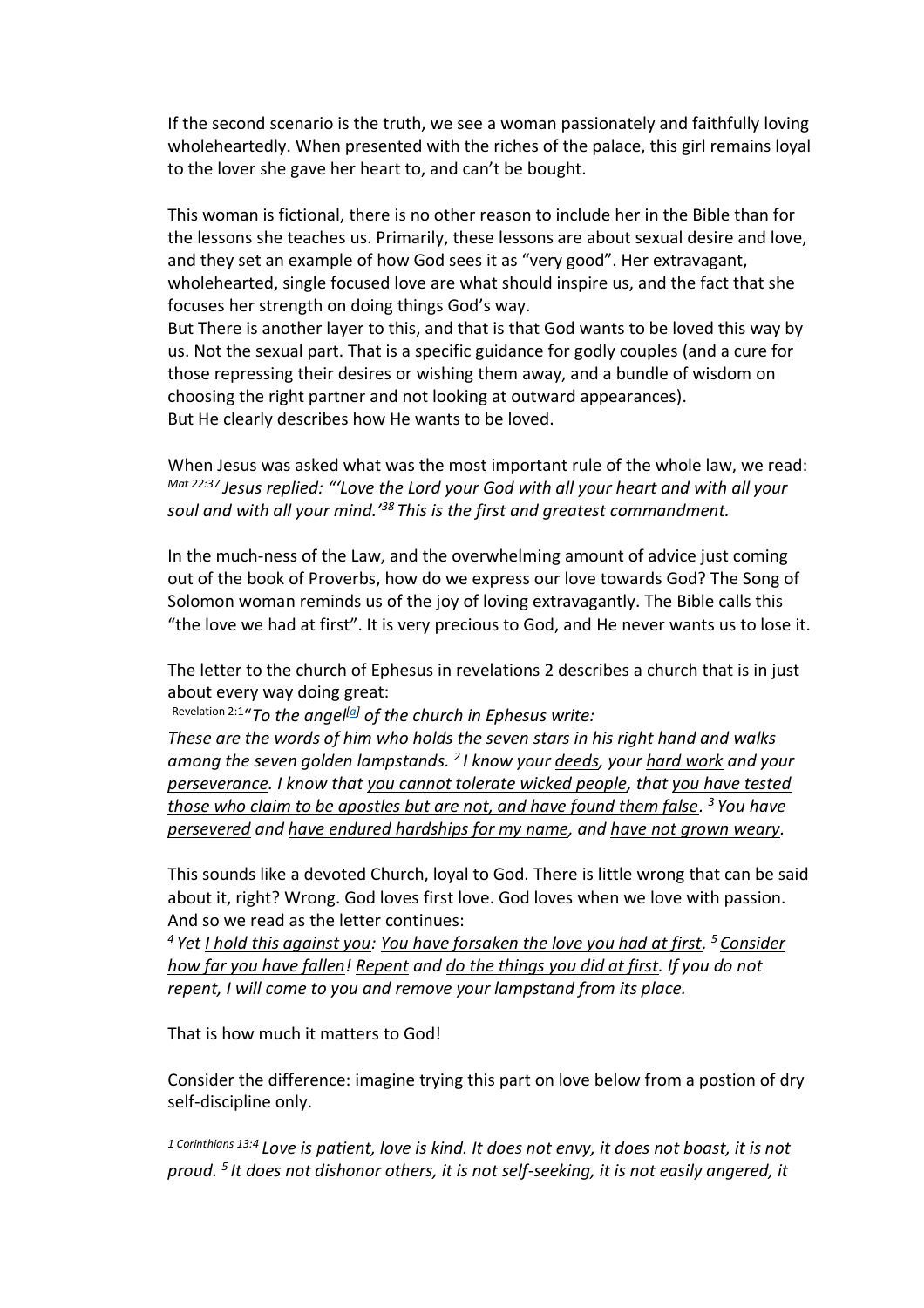*keeps no record of wrongs. <sup>6</sup> Love does not delight in evil but rejoices with the truth. 7 It always protects, always trusts, always hopes, always perseveres.*

Now for just a minute, re-read the part and imagine trying this from a position of (re)new(ed) first love for God. It's easy to say which one will bear lasting fruit!

To narrow it down to two awesome choices of the Shulamite:

She is **not overly preoccupied** with the work in the vineyard (=obsessive serving in the Church??? Obsessive anything really),

It says that she had to work really hard in the vineyard. It is tough work, and it made her skin very dark, leaving her exposed to harsh elements. However, working hard never stopped her from finding passionate joy and love. She does not "disappear" in the work. **Her main focus is her lover**, and getting God's seal of approval in marriage.

| Song of Solomon 8:8 We have a little sister,        |
|-----------------------------------------------------|
| and her breasts are not yet grown.                  |
| What shall we do for our sister                     |
| on the day she is spoken for?                       |
| <sup>9</sup> If she is a wall,                      |
| we will build towers of silver on her.              |
| If she is a door,                                   |
| we will enclose her with panels of cedar.           |
| <b>She</b>                                          |
| <sup>10</sup> I am a wall,                          |
| and my breasts are like towers.                     |
| Thus I have become in his eyes                      |
| like one bringing contentment.                      |
| <sup>11</sup> Solomon had a vineyard in Baal Hamon; |
| he let out his vineyard to tenants.                 |
| Each was to bring for its fruit                     |
| a thousand shekels of silver.                       |
| $12$ But my own vineyard is mine to give;           |
| the thousand shekels are for you, Solomon,          |
| and two hundred are for those who tend its fruit.   |

She is also not distracted by the comforts and splendor of the palace (obsessive performance based Church/self??? Or just anything outward appearance focused or fake, really; even our social media can be that). She remains **unimpressed, unwavering and** though a bit shocked initially, she remains **unintimidated**. These shiny things disappear to the background. We, too, are free to focus on Jesus only.